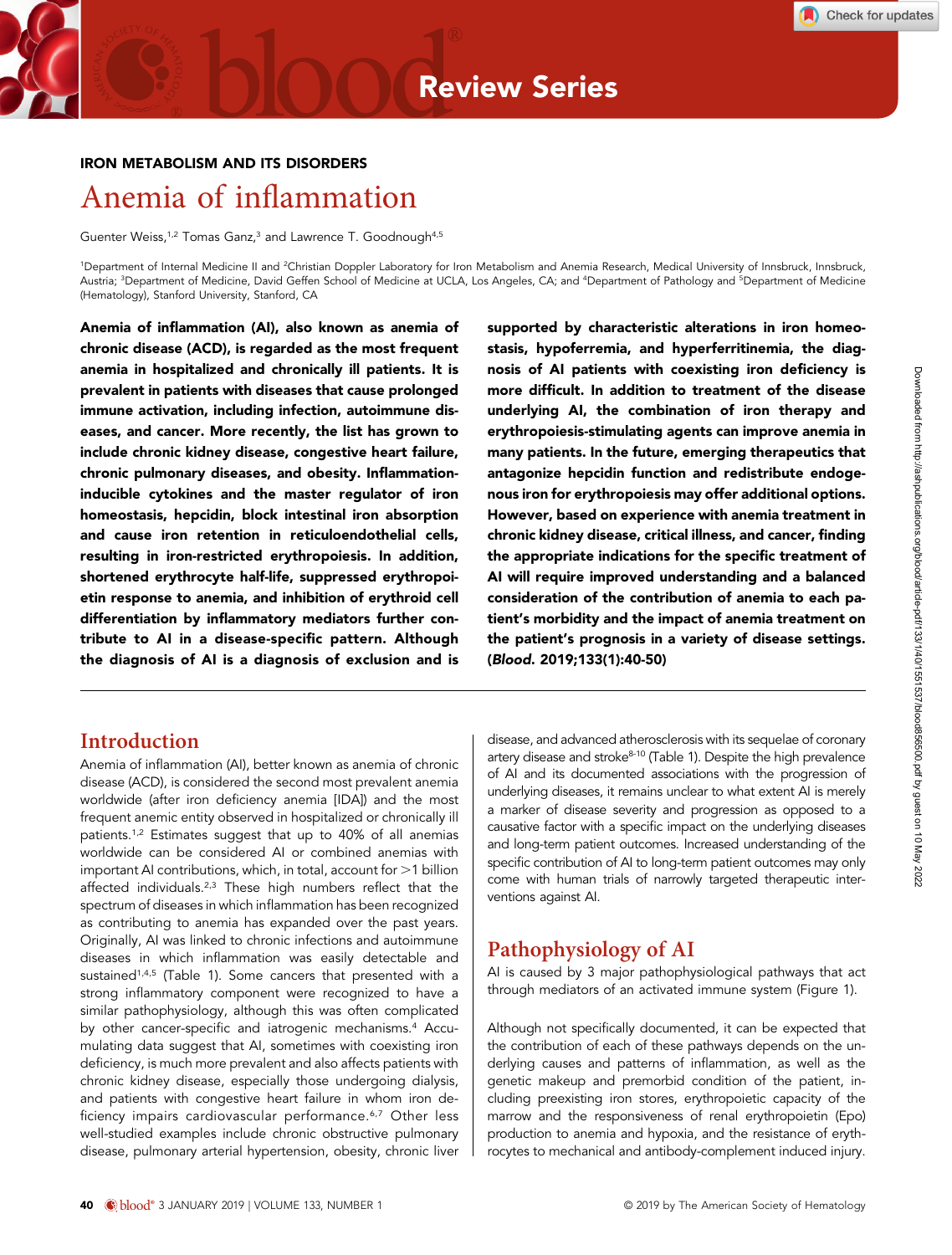| <b>Disease group</b>                            |
|-------------------------------------------------|
| Cancer and hematological malignancies           |
| Infections                                      |
| Immune-mediated diseases                        |
| Inflammatory diseases                           |
| Chronic kidney disease                          |
| Congestive heart failure                        |
| Chronic pulmonary disease                       |
| Obesity                                         |
| Anemia of the elderly                           |
| Anemia of critical illness (accelerated course) |

#### Iron restriction

First, systemic immune activation leads to profound changes of iron trafficking, resulting in iron retention in macrophages and in reduced dietary iron absorption. Iron sequestration in macrophages is by far more important, because recycling of iron from senescent erythrocytes by macrophages accounts for  $>90\%$ of the daily iron requirements for hemoglobin (Hb) synthesis and erythropoiesis.<sup>11</sup> In response to microbial molecules, autoantigens, or tumor antigens, multiple inflammatory cytokines are released by cells of the immune system and alter systemic iron metabolism. Although it is not possible to completely disentangle the iron-regulatory contributions of the multiply crossregulating cytokine networks, interleukin-6 (IL-6) appears to be the most important, at least in animal models.<sup>12</sup> In laboratory animals and in humans, IL-6 stimulates hepatocytes to produce hepcidin, the master regulator of iron homeostasis, predominantly through STAT3.11 Other cytokines, including IL-1 and activin B, can also stimulate hepcidin production, but their specific pathological role is less well established.13 As reviewed elsewhere, the synthesis of systemically acting hepcidin by hepatocytes is also positively regulated by transferrin saturation and iron stores and negatively regulated by erythroid activity in the marrow.11,14

Hepcidin exerts its iron-regulatory effects by binding to the only known transmembrane iron exporter, ferroportin, causing cellular ferroportin internalization and degradation.15 Thus, increased hepcidin concentrations inhibit iron absorption in the duodenum where ferroportin is needed to deliver absorbed dietary iron to the circulation, and they also act on macrophages to block the release of iron recycled from senescent erythrocytes into the plasma.16 Recent evidence indicates that, at higher concentrations, hepcidin may directly block iron export by occluding ferroportin,<sup>17</sup> a mechanism that may be especially important in limiting iron release from cells that lack endocytic machinery (erythrocytes) or in conditions under which endocytosis is slow.

In animal models of AI and in patients suffering from inflammatory diseases, increased hepcidin levels are associated with low ferroportin expression on duodenal enterocytes and macrophages, along with impaired dietary iron absorption and retention of iron in macrophages,<sup>18,19</sup> thereby causing decreased iron delivery for erythropoiesis.

In addition, various cytokines directly impact on duodenal or macrophage iron homeostasis. Tumor necrosis factor (TNF) reduces duodenal iron absorption by a poorly characterized, but hepcidin-independent, mechanism.20 The cytokines IL-1, IL-6, IL-10, or TNF- $\alpha$  promote iron acquisition into macrophages via transferrin receptor–mediated endocytosis, via divalent metal transporter 1, or possibly also via increased iron acquisition by lactoferrin and lipocalin-2.<sup>21</sup> However, the major source for iron for macrophages is senescent erythrocytes. Cytokines, inflammation-derived radicals, and complement factors damage erythrocytes and promote erythrophagocytosis via stimulation of receptors recognizing senescent red blood cells, such as T-cell immunoglobulin domain 4 or possibly CD44.<sup>22,23</sup> Recent evidence suggests that, during periods of increased erythrocyte destruction, erythrophagocytosis and iron recycling are primarily carried out by hepatic macrophages differentiating in the liver from circulating monocytes, rather than by resident splenic macrophages.24 Once iron is acquired by macrophages, it is mainly stored within ferritin, the major iron storage protein whose expression is massively induced by macrophage iron, heme, and cytokines.<sup>5,25</sup> Although circulating and, to a lesser extent, macrophage-derived hepcidin are the main regulators of iron export by these cells,<sup>15,16,18,19,26,27</sup> bacterial lipopolysaccharides and interferon- $\gamma$  (IFN- $\gamma$ ) block the transcription of ferroportin, thereby reducing cellular iron export.<sup>28,29</sup> All of these events lead to iron-restricted erythropoiesis and the characteristic changes in systemic iron homeostasis observed in AI: hypoferremia and hyperferritinemia. These effects are partially counteracted by the stimulation of synthesis of ferroportin in macrophages by retained iron and heme,<sup>30</sup> perhaps explaining why AI rarely reaches the severity seen in pure iron-deficiency anemia.

The specific mechanisms by which iron restriction decreases erythropoiesis have not been fully clarified, but they involve active iron-regulated erythroid-specific mechanisms that decrease the synthesis of heme and Hb, as well as inhibit erythropoiesis, thereby protecting nonerythroid tissues from iron deficiency.31-33 Heme concentration in erythrocyte precursors functions as a secondary iron-dependent regulator of Hb synthesis and erythropoiesis.

#### Inflammatory suppression of erythropoietic activity

The second pathogenic factor in AI is iron- and hepcidinindependent impairment of erythropoiesis. It is caused, in part, by reduced production and/or reduced biological activity of the hormone Epo in the inflammatory setting.<sup>34</sup> Observational studies have indicated lower Epo levels than expected for the degree of anemia in most AI subjects.<sup>1</sup> These observations may be due, in part, to the inhibitory effects of cytokines, such as IL-1 and TNF, on hypoxia-mediated stimulation of Epo by interfering with mediated GATA-2 or HNF4 transcription or by causing radical-mediated damage of Epo-producing kidney epithelial cells.35,36 Epo exerts its biological effects after binding to its homodimeric erythroid receptor via JAK/STAT-mediated signaling cascades.<sup>36</sup> Although, the number of Epo receptors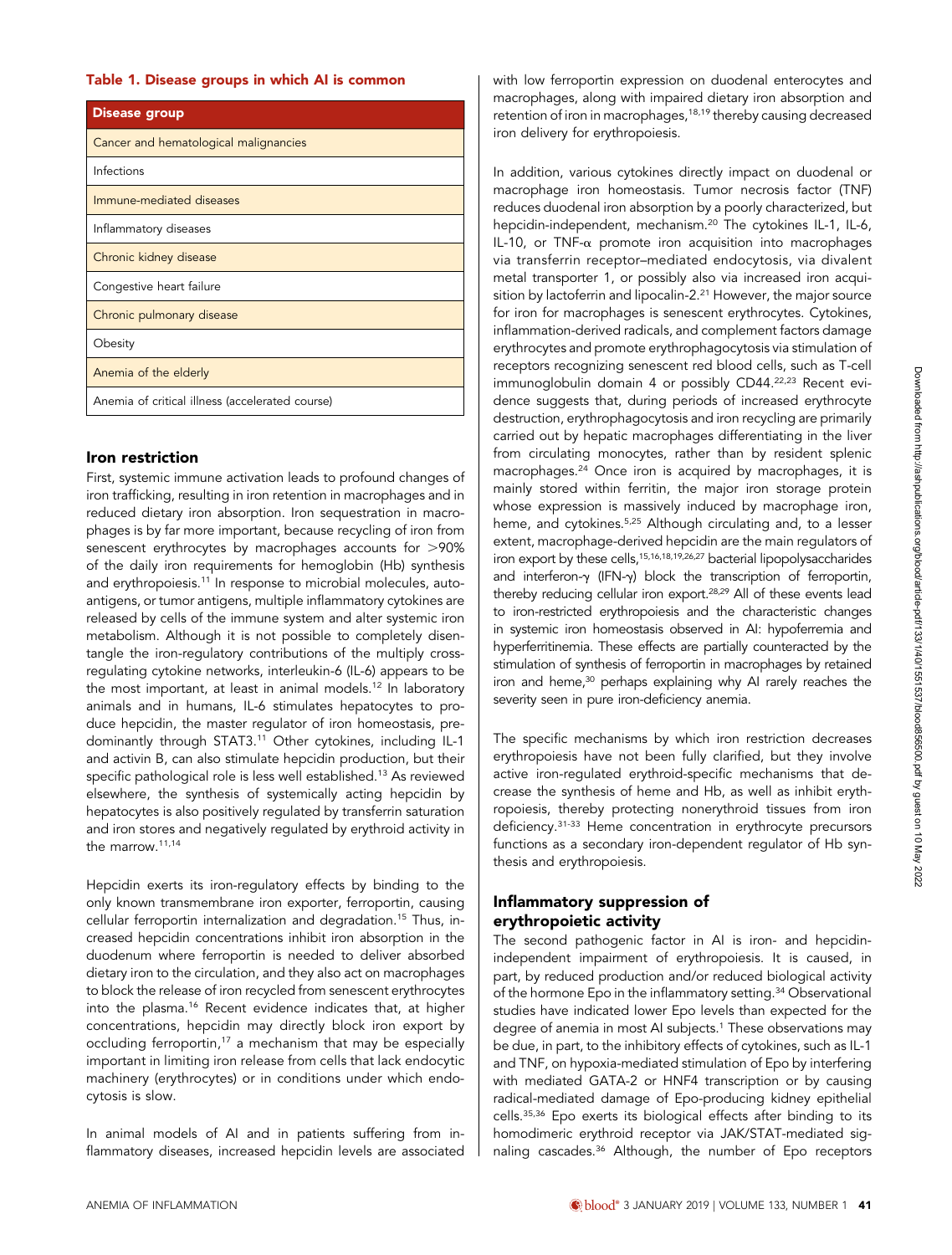

Figure 1. Pathophysiological mechanisms of AI. Systemic inflammation results in immune cell activation and formation of numerous cytokines. Interleukin (IL-6) and IL-1B, as well as lipopolysaccharide (LPS), are potent inducers of the master regulator of iron homeostasis, hepcidin, in the liver, whereas expression of the iron-transport protein transferrin is reduced. Hepcidin causes iron retention in macrophages by degrading the only known cellular iron exporter ferroportin (FP1); by the same mechanism, it blocks dietary iron absorption in the duodenum. Multiple cytokines (eg, interleukin-1 $\beta$  [IL-1 $\beta$ ], IL-6, IL-10, and interferon-y [IFN-y]) promote iron uptake into macrophages, increase radical-mediated damage to erythrocytes and their ingestion by macrophages, and cause efficient iron storage by stimulating ferritin production and blocking iron export by transcriptional inhibition of FP1 expression. This results in the typical changes of AI (ie, hypoferremia and hyperferritinemia). In addition, IL-1 and TNF inhibit the formation of the red cell hormone erythropoietin (Epo) by kidney epithelial cells. Epo stimulates erythroid progenitor cell proliferation and differentiation, but the expression of its erythroid receptor (EpoR) and EpoR-mediated signaling are inhibited by several cytokines. Moreover, cytokines can directly damage erythroid progenitors or inhibit heme biosynthesis via radical formation or induction of apoptotic processes. Importantly, because of iron restriction in macrophages, the availability of this metal for erythroid progenitors is reduced. Erythroid progenitors acquire iron mainly via transferrin-iron/transferrin receptor (Tf/TfR)-mediated endocytosis. Erythroid iron deficiency limits heme and hemoglobin (Hb) biosynthesis, as well as reduces EpoR expression and signaling via blunted expression of Scribble (Scb). In addition, the reduced Epo/EpoR signaling activity impairs the induction of erythroferrone (Erfe), which normally inhibits hepcidin production.

(EpoRs) did not appear to be altered in subjects with inflammatory anemia, the efficacy of Epo-mediated signaling is reduced and inversely linked to the circulating levels of IL-1 and IL-6, $37$  indicating the inflammation-driven hyporesponsiveness of EpoRs. However, recent evidence suggests that erythroid iron deficiency, because it also occurs in AI, results in downregulation of EpoR, which could be traced back to iron-mediated regulation of the EpoR control element Scribble.<sup>31</sup> Specifically, iron deficiency impairs transferrin receptor-2–mediated iron sensing in erythroid cells,38 resulting in downregulation of Scribble and reduced EpoR expression.

Acting to promote increased iron supply during intensified erythropoiesis, Epo and hypoxia inhibit hepcidin formation via induction of hypoxia inducible factor 1, erythroferrone, matriptase-2, growth differentiation factor-15, or platelet derived growth factor-BB.14,39-42 Thus, the reduced availability and activity of Epo in AI negatively impact the induction of at least some of these hepcidin blockers, such as erythroferrone, thereby aggravating hepcidin-mediated erythroid iron limitation<sup>43</sup> and impairing, via a vicious cycle, Epo signaling via Scribble (Figure 1).

Erythroid cell proliferation and differentiation are impaired by the blunted Epo effect and by iron limitation via hepcidin and cytokines. In addition, various inflammatory mediators directly target erythroid cells and induce apoptosis via ceramide- or radical-mediated pathways.<sup>1</sup> IFN-y appears to be central for this process,44 but this cytokine also downregulates EpoR expression on erythroid progenitors,<sup>45</sup> inhibits their differentiation via stimulation of PU.1 expression, and reduces erythrocyte lifespan, even as it promotes leukocyte production, differentiation, and activation that are important for host defense.<sup>46</sup>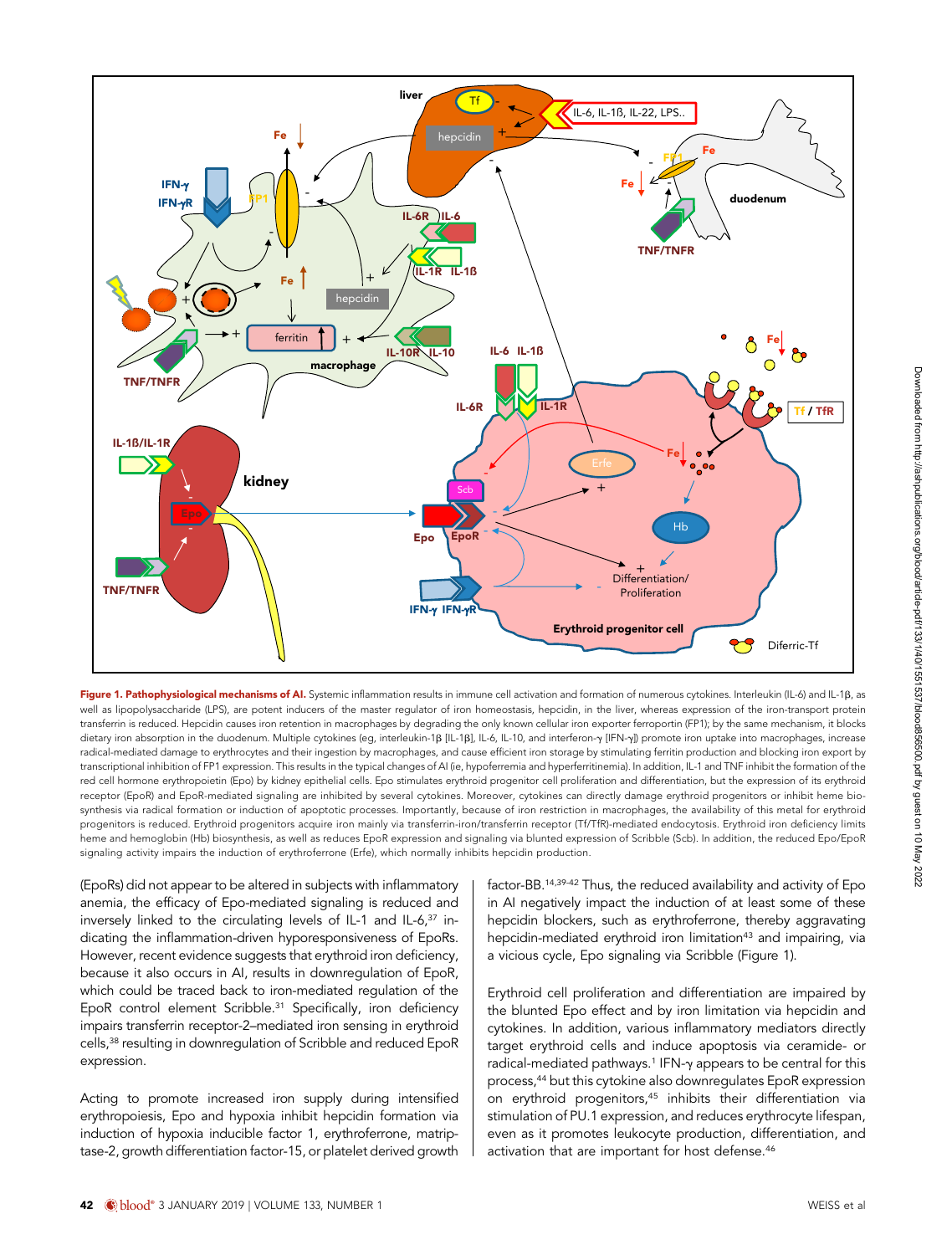In addition, the severity and appearance of AI can be further modified by different factors (Table 2). Specifically, concomitant bleeding episodes, as well as dietary-, genetic-, hormonal-, age-, treatment-, or disease-specific factors and mechanisms, can impact iron metabolism and erythropoiesis in the setting of AI.

Finally, in an acute clinical setting, anemia is detected after hours or a few days in patients with severe infection, which cannot be solely explained by inflammation-driven iron retention or inhibition of erythropoiesis, which may require more time to result in a clinically evident reduction in Hb.

#### Decreased erythrocyte survival

A shortened erythrocyte lifespan has been extensively documented in the inflammatory setting and has been attributed to enhanced erythrophagocytosis by hepatic and splenic macrophages caused by "bystander" deposition of antibody and complement on erythrocytes, mechanical damage from fibrin deposition in microvasculature, and activation of macrophages for increased erythrophagocytosis.23,46,47 Shortened erythrocyte survival is usually a minor factor in chronic AI; however, in acute infections, severe sepsis, or other critical illnesses accompanied by a high level of cytokine activation, anemia is detected after hours or a few days (ie, too rapidly to be accounted for by deficient erythropoiesis). It is reasonable that massive erythrophagocytosis, hemolysis, or pooling of erythrocytes, along with hemodilution, contribute to this entity that awaits systematic scientific analysis.<sup>48</sup> Moreover, remediable iatrogenic factors are common in critical illness and include blood loss from phlebotomy and gastrointestinal blood loss caused by nasogastric tubes, anticoagulation, and the use of medications that promote gastroduodenal erosion or ulceration.

#### Diagnosis

Although not studied in a comparative fashion, symptoms and signs of IDA and AI are similar and include fatigue, weakness, reduced cardiovascular performance and exercise tolerance, and impaired learning and memory capacity.<sup>49,50</sup> Of note, it is uncertain to what extent symptoms of anemia are caused by hypoxia and reduced tissue oxygen tension, as opposed to iron deficiency, which impairs mitochondrial function, cellular metabolism, enzyme activities, and neurotransmitter synthesis.11,51,52 The important effects of cellular iron deficiency are highlighted by clinical observations of symptomatic improvement in women who are treated for nonanemic iron deficiency,<sup>53</sup> as well as interventional studies in patients with congestive heart failure in whom intravenous iron supplementation provided comparable benefits in subjects with IDA, even without correction of anemia.<sup>7</sup> However, in contrast to IDA, anemia-related symptoms in AI are often attributed to the underlying disease, which may be 1 reason why AI is often not specifically treated.

Anemia, defined by a Hb concentration  $<$ 120 g/L for women and <130 g/L for men, can be diagnosed as AI or ACD based on the underlying alterations in iron homeostasis along with clinical or biochemical evidence of inflammation; however, it is often necessary to rule out coexisting causes of anemia that may require specific interventions (Table 2). In addition to assessing coexisting iron deficiency, as discussed further below, laboratory evaluations may include renal and liver function tests, thyroid function tests or markers of hemolysis, and determination of folic acid, cobalamin, or vitamin D concentrations. Vitamin D is a negative regulator of hepcidin expression.<sup>54</sup> Elderly subjects with different causes of anemia were often found to suffer from vitamin D deficiency, and anemia can be corrected, in part, by vitamin D supplementation, which decreases hepcidin levels.<sup>54,55</sup>

Characteristically, AI presents as a mild to moderate normochromic and normocytic anemia, which clearly separates it from hypochromic and microcytic IDA.50 AI and IDA have in common reduced circulating iron concentrations and a reduced percentage of iron bound to transferrin, known as transferrin saturation, as well as reduced reticulocyte counts. The most useful differentiating parameter is serum ferritin. Whereas a ferritin level  $<$ 30  $\mu$ g/mL is associated with absolute or true iron deficiency, patients with AI present with normal or increased ferritin levels  $(>100 \mu q/L)$ , depending on the underlying condition.<sup>1</sup> Serum ferritin is predominantly secreted by macrophages and hepatocytes.<sup>56,57</sup> High concentrations of serum ferritin in AI result from increased ferritin secretion by iron-retaining macrophages but also reflect that ferritin is an acute-phase protein that is induced by various inflammatory mediators.5,56 Thus, in the setting of inflammatory diseases, ferritin largely loses its diagnostic value as an indicator of body iron stores. The circulating concentrations of the iron transport protein transferrin are at the upper limit of normal in IDA subjects but are reduced in subjects with AI, because transferrin expression is negatively affected by cytokines.<sup>58</sup> Thus, with these parameters at hand, AI can be diagnosed,<sup>18</sup> as illustrated in Figure 2.

The diagnostic challenge in AI is the identification of patients with concomitant true iron deficiency (AI/IDA patients), because they need specific evaluation for the source of blood loss and iron-targeted management strategies.<sup>1,59,60</sup> A varying percentage (20%-85%) of patients with AI also suffer from true iron deficiency, which is mainly based on concomitant diseaserelated or unrelated gastrointestinal or urogenital bleeding episodes, iatrogenic blood draws, or losses in association with therapeutic procedures, such as hemodialysis.1,9,10,50,55,59,61-65 Children with AI and chronic inflammatory diseases are at particular risk for coexisting true iron deficiency, because their growth and the expansion of the red cell mass require additional iron.

Although one would expect that subjects with AI/IDA may become microcytic and hypochromic, this pattern is much less pronounced in AI/IDA than in IDA, and a significant overlap between AI and AI/IDA makes the differential diagnosis challenging and inaccurate.<sup>18,66</sup> Several alternative cellular markers, including the percentage of hypochromic red blood cells, reticulocyte Hb content, red blood cell Hb content, and red cell distribution width, alone or in combination with iron-metabolism parameters, have been studied for their potential to detect iron deficiency in the presence of inflammation.58,59,65,66 Although some of these tests showed promise, the analyses greatly depend on the availability of appropriate laboratory instruments and on standardized preanalytical procedures. Moreover, most of these tests have never been prospectively studied to evaluate their true diagnostic potential for differentiating AI vs AI/IDA, for the prediction of response to the chosen therapy, or as indicators of potential harm (eg, iron oversupplementation).<sup>65,67</sup> Even soluble transferrin receptor (sTfR), a valuable measure of iron requirements for erythropoiesis, is confounded by inflammation, because several cytokines affect sTfR levels independently of iron status.<sup>68</sup> The ferritin index, which is calculated by sTfR/log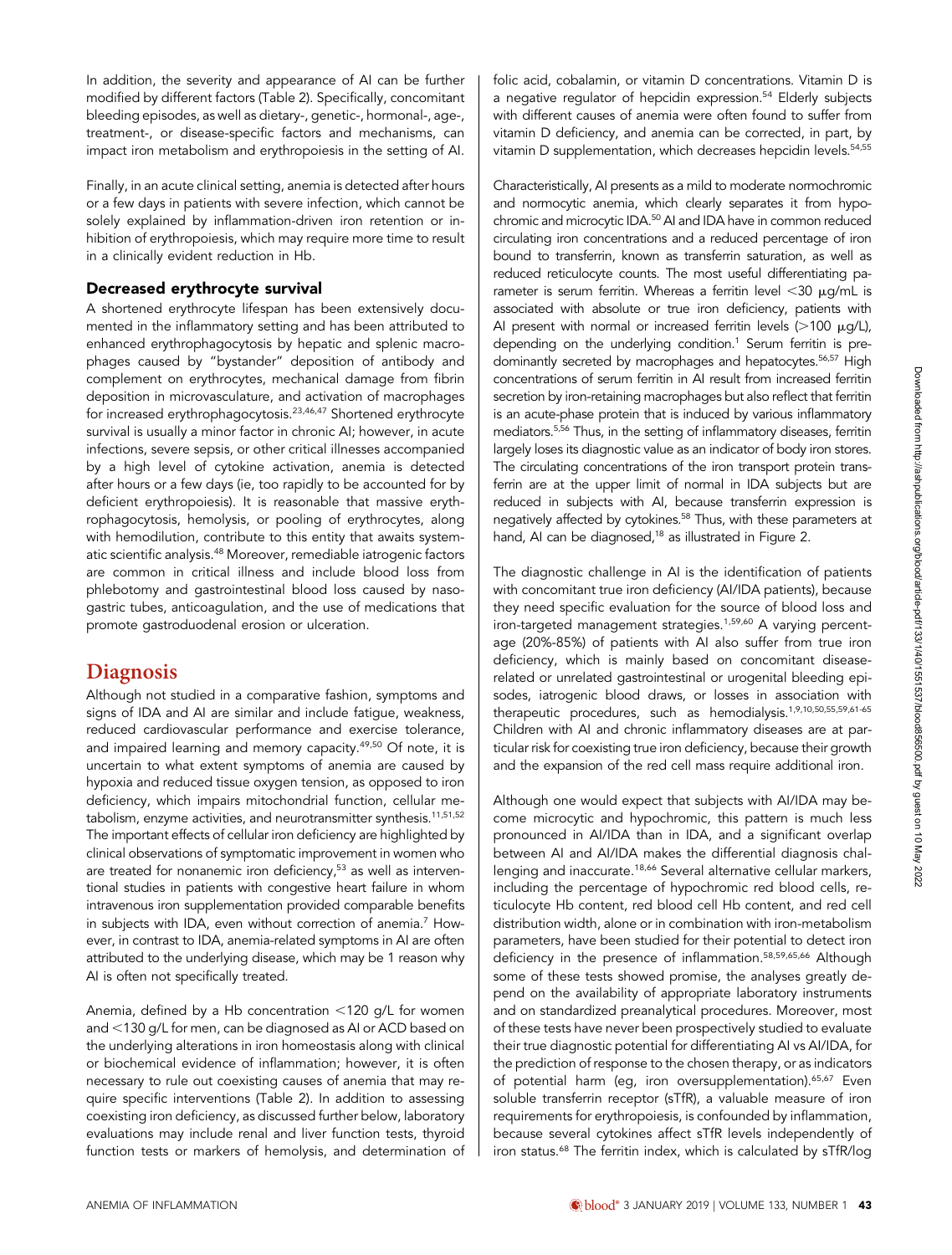#### Table 2. Modifiers of severity of AI

| <b>Entity</b>                 | <b>Specific factors</b>                                                                                                                                                                                                          | <b>Mechanism</b>                                                                                                                                                                                                                       |  |
|-------------------------------|----------------------------------------------------------------------------------------------------------------------------------------------------------------------------------------------------------------------------------|----------------------------------------------------------------------------------------------------------------------------------------------------------------------------------------------------------------------------------------|--|
| Bleeding                      | Menstruation, gastrointestinal blood loss,<br>repeated blood draws for diagnostics                                                                                                                                               | Development of true iron deficiency                                                                                                                                                                                                    |  |
| Vitamin deficiencies          | Cobalamin<br>Folic acid<br>Vitamin D                                                                                                                                                                                             | Impaired erythropoiesis, hemolysis<br>Impaired erythropoiesis, hemolysis<br>Increased hepcidin formation and iron retention                                                                                                            |  |
| <b>Hemolysis</b>              | In autoimmune diseases<br>In infectious diseases<br>In malignancies                                                                                                                                                              | Immunoglobulin or complement mediated<br>Plasmodium- or Babesia-mediated hemolysis;<br>stimulation of erythrophagocytosis; hemolysis in<br>association with viral infections (eg, EBV, CMV)<br>Immunoglobulin or complement mediated   |  |
| Renal dysfunction             | Reduced hepcidin excretion<br>Reduced Epo formation<br>Uremic toxins                                                                                                                                                             | Iron retention and impaired dietary absorption<br>Impaired erythroid maturation<br>Impaired erythroid progenitor differentiation                                                                                                       |  |
| Infection                     | Helicobacter pylori infection<br>Parvovirus B19, CMV, EBV, HIV, HCV<br>Leishmania, Plasmodium                                                                                                                                    | Reduced dietary iron absorption<br>Pancytopenia, impaired red cell proliferation,<br>hemolysis<br>Bone marrow infiltration                                                                                                             |  |
| Medication                    | Cytotoxic chemotherapy (including rheumatologic<br>and nephrologic indications)<br>Nonsteroidal antirheumatic drugs<br>ACE blockers, proton pump inhibitors,<br>neuroleptics<br>Antiplatelet therapy<br>Heparins<br>Radiotherapy | Impaired erythroid progenitor proliferation and<br>apoptosis<br>Subclinical bleeding<br>Impaired erythroid progenitor proliferation<br>Subclinical bleeding<br>Hepcidin reduction, subclinical bleeding<br>Erythroid progenitor damage |  |
| Hormones                      | Estrogens/testosterone<br>Thyroid hormones                                                                                                                                                                                       | Hepcidin regulation<br>Reduced erythroid progenitor proliferation                                                                                                                                                                      |  |
| Genetic<br>polymorphisms      | Transferrin, TMPRSS6, divalent metal<br>transporter 1<br>Hepcidin                                                                                                                                                                | Impaired iron absorption<br>Amelioration or reduction of iron transfer from<br>enterocytes and macrophages                                                                                                                             |  |
| Dietary habits                | Low heme iron content                                                                                                                                                                                                            | Reduced bioavailability and absorption of dietary iron                                                                                                                                                                                 |  |
| Obesity                       | Increased hepcidin levels                                                                                                                                                                                                        | Cellular and dietary iron retention                                                                                                                                                                                                    |  |
| Hematological<br>malignancies | Myelodysplasia, smoldering lymphoma                                                                                                                                                                                              | Dyserythropoiesis, bone marrow inflammation and<br>inflammation                                                                                                                                                                        |  |
| Age-related factors           | Chronic inflammatory status based on chronic<br>diseases, renal impairment, vitamin<br>deficiencies, subclinical myelodysplasia                                                                                                  | Dyserythropoiesis, hepcidin-mediated iron retention,<br>reduced Epo activity                                                                                                                                                           |  |

ACE, angiotensin convertin enzyme; CMV, cytomegalovirus; EBV, Epstein-Barr virus; HCV, hepatitis C virus.

ferritin values, provided a better discrimination between AI  $\left($  < 1) and AI/IDA ( $>$ 2) subjects, admittedly with some overlap and a clinically relevant zone of uncertainty.58,64,69 Based on our expanding knowledge of the pathophysiology of AI, hepcidin measurement may eventually play a role in the evaluation and management of AI (Table 3).19,61,70,71 The potential utility of hepcidin measurements in this context was based on observations showing that, although hepcidin levels are increased in AI, they are significantly reduced in the presence of concomitant iron deficiency. The mechanism could be traced back to induction of inhibitory SMAD proteins by iron deficiency, which reduced inflammation-driven hepcidin expression, suggesting that inhibitory erythropoietic signals dominate over inflammationdriven hepcidin induction.72,73 Although serum hepcidin may help to differentiate AI and AI/IDA subjects,<sup>19</sup> a hepcidin assay alone is not definitive (Table 3). Nonetheless, hepcidin determination is a promising diagnostic tool when used in combination with other established tests16,19,71,74 or emerging novel markers, such as erythroferrone. Of note, hepcidin levels may predict the response to therapy with oral iron, and if treatment with oral iron has not been efficient after 2 weeks, a switch to IV iron is indicated75 (Table 3). The differentiation between AI and AI/IDA is also an important consideration when managing dialysis patients; however, hepcidin levels are increased in these subjects as a consequence of impaired renal hepcidin excretion and are of limited diagnostic value.<sup>67</sup> Thus, there is still a need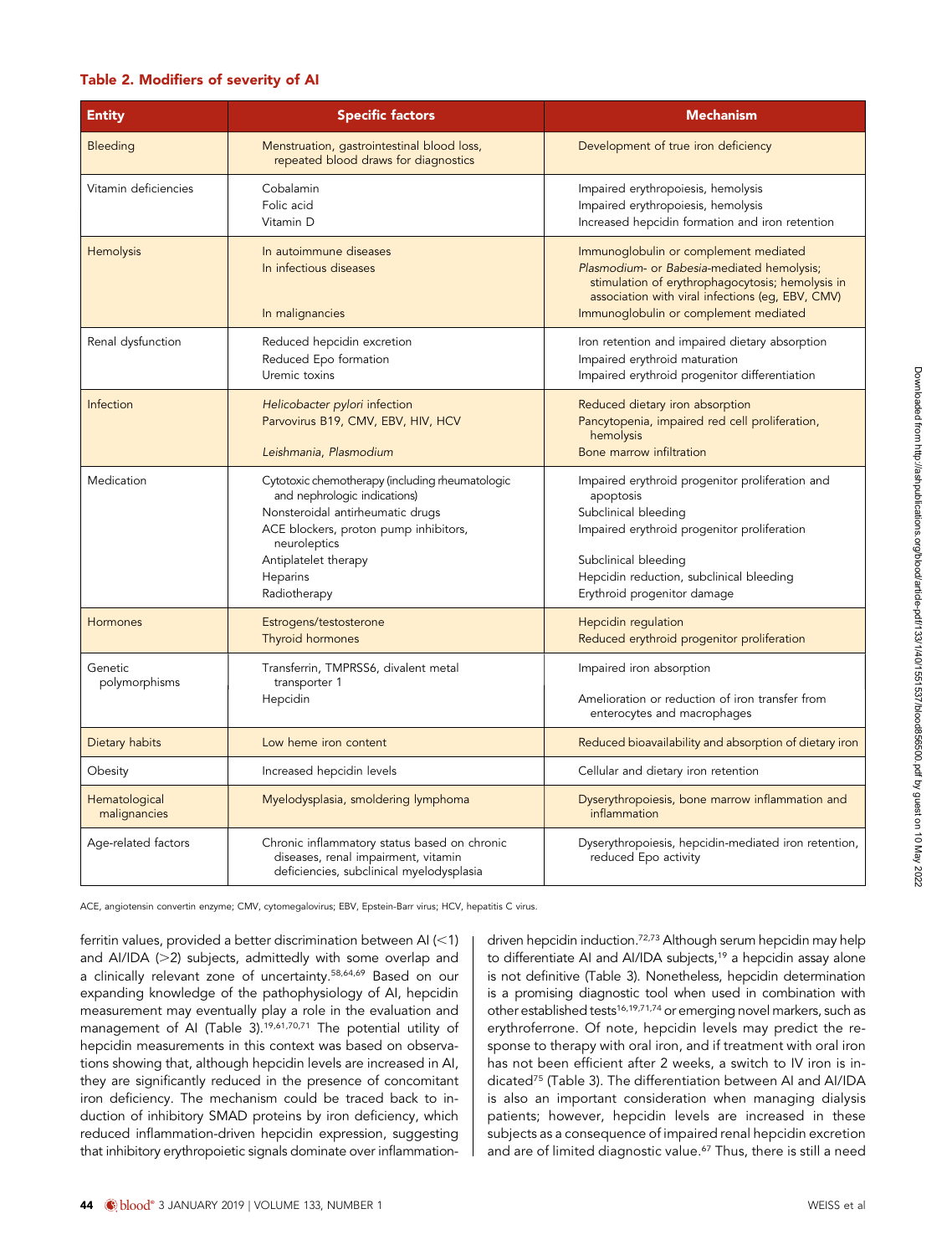

Figure 2. Evaluation and management of anemia. Evaluation and management of anemia. Once the screening blood count demonstrates anemia, an evaluation is necessary and begins with an assessment of iron status. When ferritin (SF) and/or iron saturation levels (TSAT) indicate absolute iron deficiency, referral to a gastroenterologist or gynecologist to identify a specific source of chronic blood loss may be indicated. When ferritin and/or iron saturation values rule out absolute iron deficiency, and signs of inflammation are evident, AI is likely. Depending on ferritin, transferrin saturation, or values of markers suggesting concomitant true iron deficiency, diagnostic steps to identify the disease underlying AI and/or the reason for iron deficiency should be undertaken. A nephrologist may be consulted in the case of GFR reduction and evidence for chronic kidney disease. When ferritin and/or iron saturation values are indeterminant, further evaluation to rule out absolute iron deficiency vs inflammation/chronic disease is necessary. A successful therapeutic trial of iron would confirm absolute iron deficiency. No response to iron therapy would support the diagnosis of AI, suggesting that ESA therapy may be beneficial. Reprinted from Goodnough and Schrier<sup>8</sup> with permission.

for readily available and interpretable biomarkers that clearly differentiate between ACD and ACD/AI patients at beside and help to identify the best therapy and predict the therapeutic response.75

# Treatment

Any consideration of treatment in AI must take into account its evolutionary context. AI results from a conserved defense strategy of the body directed against invading microbes. Iron is an essential nutrient for humans and other animals, as well as for most microbes, which require iron for their proliferation and pathogenicity. By the combined action of cytokines, hepcidin, and iron-binding peptides, as outlined in Pathophysiology of AI, iron is sequestered in forms that make it less accessible to circulating pathogens, a strategy termed "nutritional immunity."76,77 In this context, tissue- and cell-specific changes in iron trafficking depend on the type and location of the pathogen (ie, extracellularly or within a specific cellular compartment),78-80 with details under intensive study. In addition, iron availability exerts subtle effects on immune function by modulating immune cell differentiation and proliferation, and it also affects antimicrobial effector mechanisms of immune cells.76 Thus, when treating anemias, one has to consider whether such a treatment could also impact the underlying disease; this is of utmost concern when treating patients with infections or cancer.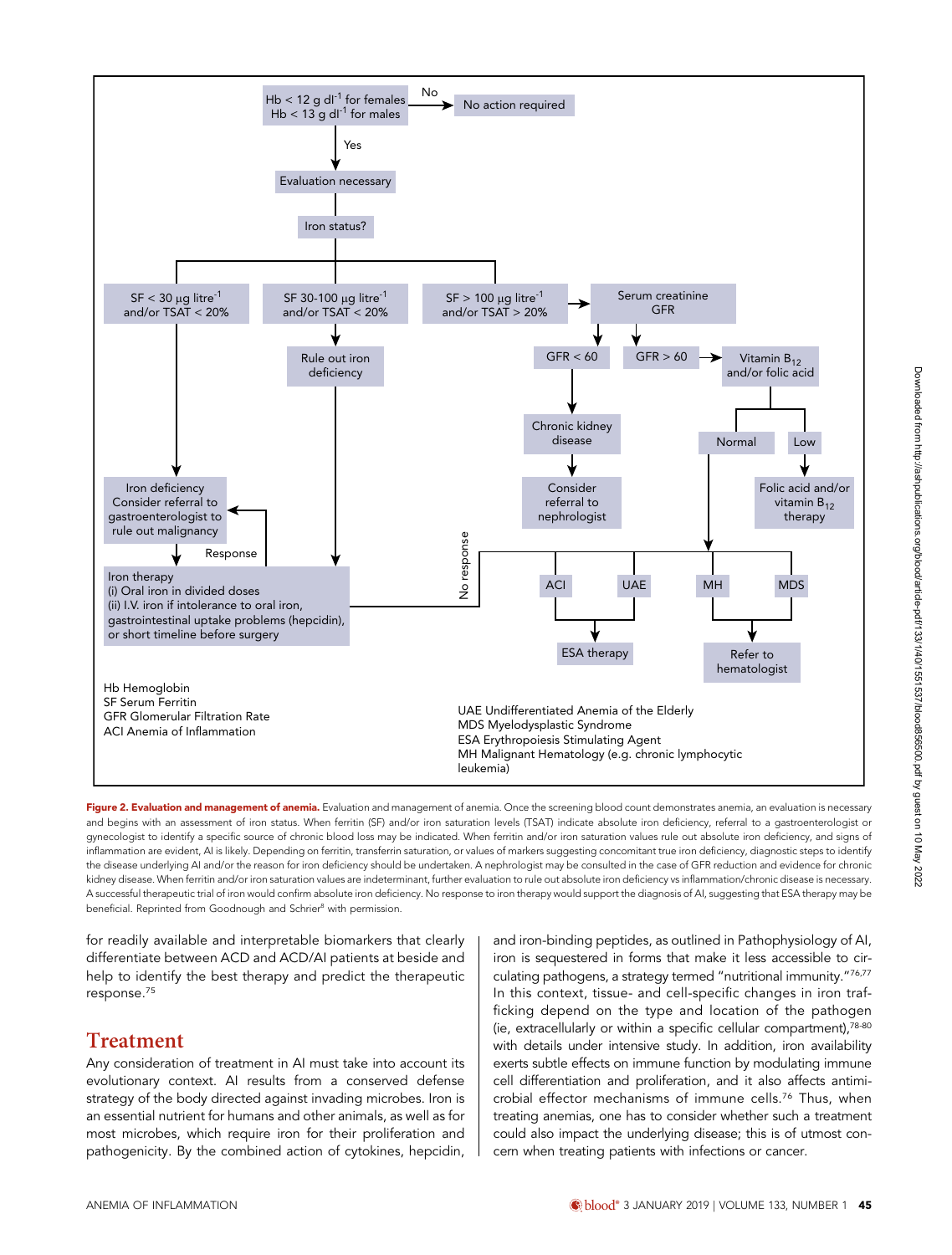| Condition                                                               | <b>Expected hepcidin levels</b>     | <b>Iron variables</b>                                                 | <b>Iron therapy strategies</b>                   | Potential hepcidin therapy                   |
|-------------------------------------------------------------------------|-------------------------------------|-----------------------------------------------------------------------|--------------------------------------------------|----------------------------------------------|
| Absolute IDA                                                            | <b>NO</b>                           | Low Tsat and ferritin                                                 | PO (or IV if PO poorly tolerated or malabsorbed) | $\frac{1}{2}$                                |
| Functional iron deficiency (ESA therapy, Variable, depending on<br>CKD) | the severity<br>and etiology of CKD | Low Tsat, variable ferritin                                           | IV or oral if low disease activity               | Antagonist (if hepcidin levels not<br> ow    |
| Iron sequestration (AI)                                                 | High                                | Low Tsat, normal to elevated<br>ferritin                              | $\geq$                                           | Antagonist                                   |
| Mixed anemia (AI/IDA or AI/functional<br>iron deficiency)               | Variable                            | Low Tsat, low to normal ferritin   IV or oral if low disease activity |                                                  | Antagonist (if hepcidin levels not<br>$\sim$ |
| Iron-loading anemias (eg, ineffective<br>erythropoiesis)                | <b>Low</b>                          | High Tsat and ferritin                                                | Iron chelation therapy                           | Agonist                                      |
| Iron-loading anemias treated with<br>transtusion                        | Nomal to high                       | High Tsat and ferritin                                                | Iron chelation therapy                           | Agonist                                      |
|                                                                         |                                     |                                                                       |                                                  |                                              |

 $\overline{ }$  $\mathbb{R}$   $\mathbf{I}$  $\overline{1}$ 

Table 3. Potential role of hepcidin in the diagnosis and management of anemia Table 3. Potential role of hepcidin in the diagnosis and management of anemia

CKD, chronic kidney disease; PO, by mouth; Tsat, transferrin saturation. CKD, chronic kidney disease; PO, by mouth; Tsat, transferrin saturation.

Optimally, the best treatment for AI is cure of the underlying inflammatory disease, which mostly results in resolution of AI. As much as is feasible, the contribution of concomitant pathologies to AI (Table 2) should also be considered and specifically corrected; however, such fundamental treatments are not always possible or effective. With regard to treatments directed specifically at AI, we lack data from prospective trials about how aggressive such treatments should be or what constitutes the optimal therapeutic end point. Caution is suggested by studies indicating that, in environments with a high endemic burden of infectious diseases, mild anemia and/or iron deficiency may even be beneficial. Infants with mild iron deficiency or anemia were less likely to suffer and die from severe malaria.<sup>81</sup> Indiscriminate dietary iron fortification resulted in increased morbidity and mortality from serious infections, including malaria and enteric infections.82,83 Such studies indicate that care should be taken to identify those patients with AI, with or without iron deficiency, who can benefit from iron supplementation or anemia correction.<sup>84</sup> Although not yet widely used, low pretreatment serum hepcidin concentration appears to be a good predictor of therapeutic response to oral iron supplementation, thus potentially avoiding risks to patients who could not benefit from oral iron supplementation.<sup>85</sup>

Two therapies have been established for the treatment of AI: iron supplementation and treatment with erythropoiesis-stimulating agents (ESAs). Red blood cell transfusion is considered only as an emergency treatment in patients with severe anemia who are clinically unstable and in whom rapid correction of Hb levels is warranted.48,86 Of interest, recent evidence suggested that restrictive use of blood transfusion, specifically in critically ill patients with acute bleeding, is associated with a lower mortality than liberal use achieving higher target Hb levels.<sup>87</sup> Given the increasing evidence that blood transfusions have poor effectiveness and are possibly harmful, the guiding principle for transfusion therapy should be "less is more."<sup>88</sup> Anemic patients with inflammatory bowel disease<sup>89</sup> and rheumatoid arthritis<sup>77,90</sup> have very mild anemias that are corrected by anti-TNF therapy.<sup>89,90</sup> Patients with more severe anemia often have other pathophysiologic components that are treatable with iron or ESA therapy, $91$  as illustrated in Figure 2.

Recombinant human ESAs have been used successfully for the treatment of AI for many years, specifically in patients with cancer or renal failure or when iron supplementation alone was ineffective.<sup>1,68</sup> However, concerns about the unrestricted use of ESAs in AI arose from studies showing higher mortality in patients with cancer or in dialysis patients not immediately responding to ESA treatment, as well as in nondialysis patients treated with novel erythropoiesis-stimulating drugs.<sup>92-94</sup> The specific mechanisms of increased mortality remain elusive but may include effects of ESAs on coagulation or angiogenesis, direct proliferative effects of ESAs on cancer cells expressing EpoRs, or the immune-modulatory effects of ESAs that may dampen antimicrobial effector function.92,95,96 Nevertheless, ESA therapy remains approved for a variety of indications, including patients who are anemic (and in whom iron deficiency has been ruled out) and scheduled for major noncardiac surgery (Table 4). $91$ 

Iron-replenishing strategies have attracted renewed interest in AI therapy, either alone or in combination with low to moderate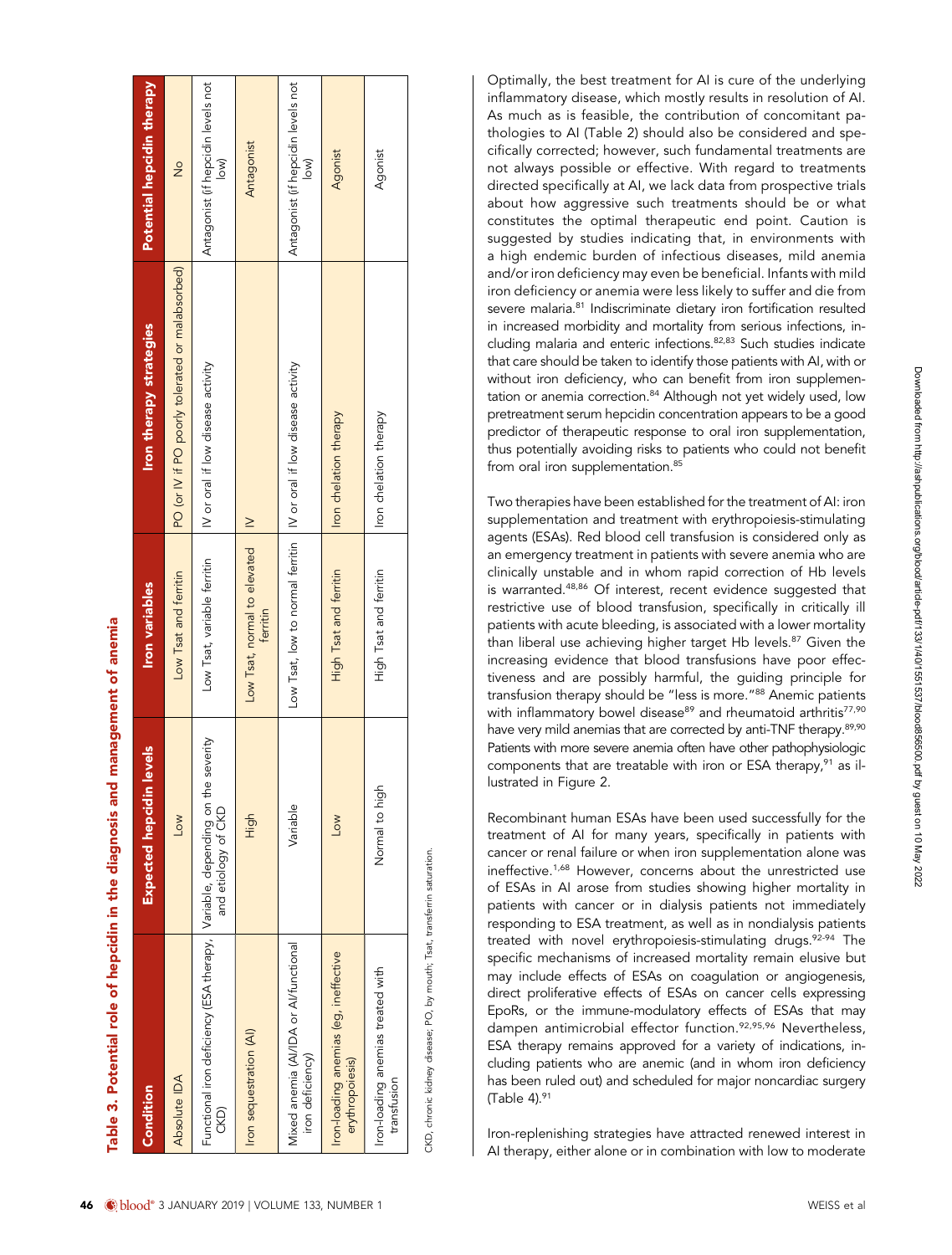|                      | <b>Perisurgical</b> | <b>PAD</b> | <b>ESKD</b> predialysis/dialysis | <b>CIA</b> |
|----------------------|---------------------|------------|----------------------------------|------------|
| Japan                | <b>No</b>           | Yes (1993) | Yes (1990/1994)                  | <b>No</b>  |
| European Union       | No                  | Yes (1994) | Yes (1988/1990)                  | Yes (1994) |
| <b>United States</b> | Yes (1996)          | <b>No</b>  | Yes (1989/1990)                  | Yes (1993) |
| Canada               | Yes (1996)          | Yes (1996) | Yes (1900/1900)                  | Yes (1995) |

Year of approval is shown in parentheses.

CIA, chemotherapy-induced anemia; ESKD, end-stage kidney disease; PAD, preoperative autologous donation.

doses of ESAs. Although oral or IV iron therapy appears to be justified in patients with combined AI/IDA, new treatment strategies that mobilize sequestered iron from the reticuloendothelial system by targeting hepcidin make more sense for subjects with pure AI. Accurate diagnostic tools will be needed to correctly discriminate AI and AI/IDA subjects for future trials of these approaches.

Oral iron preparations are available as iron salts or iron carbohydrates and are the therapy of choice in AI subjects with true iron deficiency and mild inflammation, in whom they show an efficacy that is comparable to IV preparations.<sup>97,98</sup> However, in specific disease conditions, IV iron may be preferable, even with low inflammation (eg, chronic heart failure) or under circumstances when data on the therapeutic efficacy of oral iron therapy are not available, as reviewed recently.<sup>99,100</sup> In general, oral iron preparations should be taken once in the morning at a minimum dose of 50 mg of ferrous iron (the total compound dose depends on the specific iron salt or glycan used). More frequent dosing reduces iron bioavailability by increased production of hepcidin, inhibiting iron absorption.<sup>101</sup> Ascorbic acid and overnight fasting can increase iron bioavailability, whereas proton pump inhibitors or several foods, including milk products and tea, decrease iron absorption.11,50,63 IV iron therapy is indicated when oral iron treatment is insufficient to correct iron deficiency, such as during ongoing blood loss in dysfunctional uterine bleeding or multiple vascular malformations in the gastrointestinal tract, in the presence of gastrointestinal side effects, or when a rapid replenishment of iron stores is desired, such as prior to a planned surgery. Insufficient absorption of iron in the duodenum is a major problem in AI patients, because of inhibition of iron transfer from enterocytes to the circulation by hepcidin and cytokines.<sup>16,19</sup> In addition to older IV iron-carbohydrate formulations, such as ferric gluconate or ferric sucrose, newer glycan-coated nanoparticle drugs, such as iron carboxymaltose, iron isomaltoside, and ferumoxytol, have been introduced into clinical practice, which allow administration of up to 1000 mg of iron per injection. The rare life-threatening anaphylactoid reactions that occurred after iron injections resulted in warning letters from the US Food and Drug Administration and the European Medicines Agency,<sup>102</sup> and strategies have been implemented to identify susceptible patients and to reduce the risk of serious side effects.<sup>103</sup> IV iron has been shown to successfully correct iron deficiency in AI patients,<sup>62</sup> and it is especially effective in patients with inflammatory bowel disease who often suffer from concomitant true iron deficiency as a consequence of chronic intestinal bleeding.<sup>61,63</sup> Severe systemic inflammation may even make IV iron therapy less effective, because IV iron-glycan complexes are primarily taken up by macrophages, and iron is subsequently exported from macrophages to transferrin in the circulation via ferroportin. The expression and activity of ferroportin are inhibited by hepcidin, which is present at higher concentration in such patients.<sup>16,104</sup> In this instance, ESA therapy may be helpful, because it stimulates erythropoiesis while suppressing hepcidin.

Based on our knowledge of the pathophysiology of AI, with the underlying iron retention in the reticuloendothelial system and the central role of hepcidin in this process (Figure 1), novel therapeutic approaches have emerged that aim to antagonize hepcidin function and to mobilize iron from macrophages to deliver it for erythropoiesis (Table 3). Such strategies have been evaluated in animal models and are beginning to reach human clinical trials. General mechanisms involve inhibition of hepcidin production, neutralization of circulating hepcidin, protection of ferroportin function from hepcidin inhibition, and inhibition of hepcidin-inducing signals, such as IL-6; all were summarized in recent reviews.<sup>9,105</sup> Of note, hepcidin-antagonizing strategies and increased egress of iron from the reticuloendothelial system to the circulation may affect the disease underlying ACD, potentially detrimentally (eg, in infections) or beneficially (eg, chronic kidney disease).79,106 Nonetheless, hepcidin-modifying strategies may hold promise in combination with ESA,<sup>107</sup> because the increased endogenous delivery of iron may reduce ESA requirements and limit their adverse effects.

A novel therapeutic principle emerged from the introduction of prolyl hydroxylase inhibitors, which stabilize hypoxia-inducible factors and subsequently ameliorate anemia by promoting endogenous Epo formation and iron delivery from enterocytes and macrophages.108 These orally available drugs are being studied in phase 3 clinical trials for the treatment of anemia in hemodialysis,<sup>109</sup> but they could also become useful therapeutic options in AI.

# Outlook

Our knowledge on the pathophysiology of AI has expanded dramatically over the past years, and we are gathering information on the therapeutic efficacy of established and novel emerging treatment strategies. However, we are still lacking information on optimal therapeutic start and end points for AI and are in need of identifying biomarkers that help to differentiate patients with AI from patients with AI and true iron deficiency, because different treatment strategies are used for these 2 groups. Moreover, we have to gather information on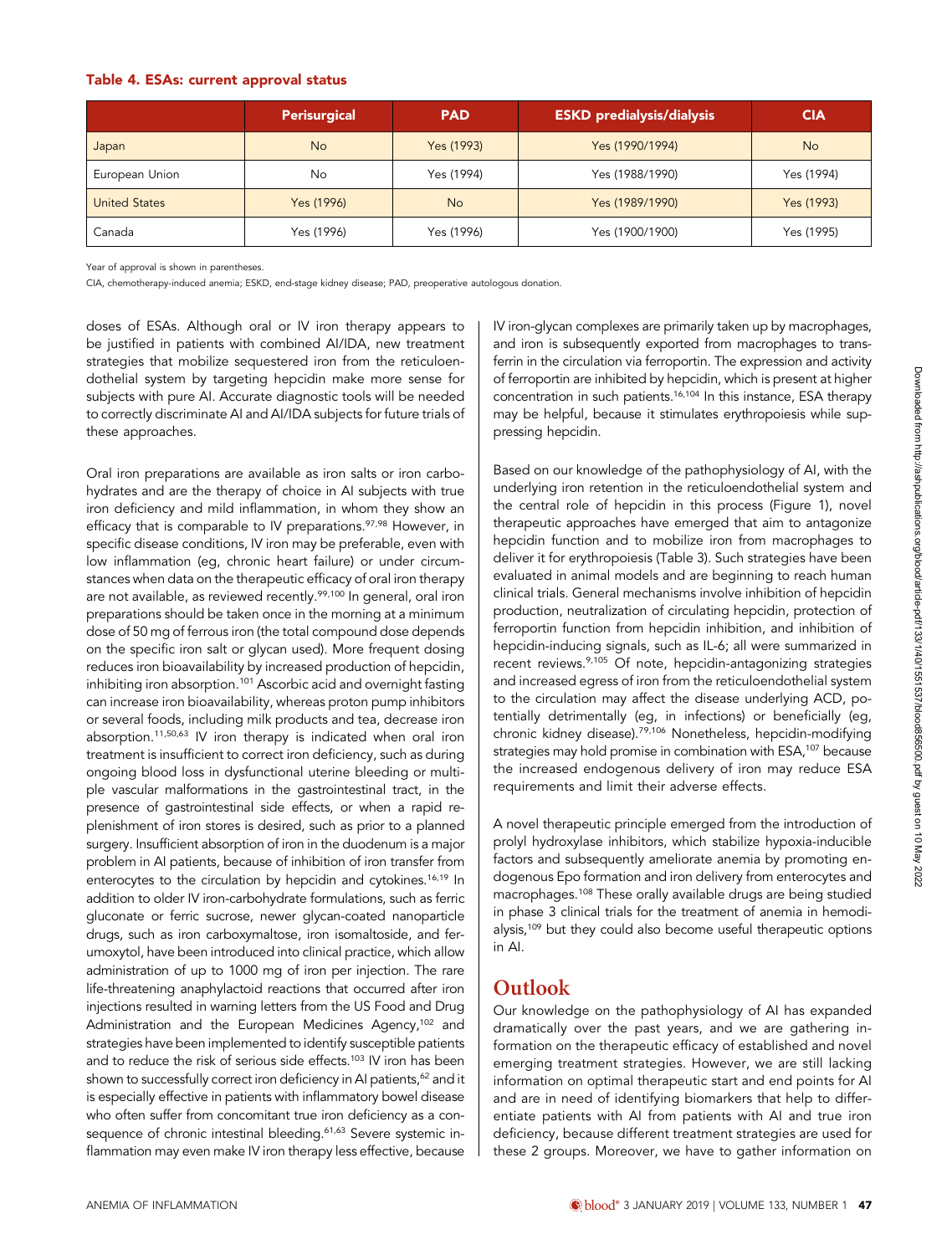the effects of any treatment on the course of the specific disease underlying AI. This is essential to choose the best therapeutic options for our patients to achieve an optimal quality of life or cardiovascular performance, together with a neutral, or even beneficial, effect on the primary disease causing AI.

### Acknowledgments

G.W. is grateful for support from the Christian Doppler Society.

# Authorship

Contribution: G.W., T.G., and L.T.G. were responsible for conception and design, as well as the writing and final approval of the manuscript.

Conflict-of-interest disclosure: G.W. has received lecture honoraria from Vifor. L.T.G. is a consultant for Vifor Pharma and InCube Labs. T.G. is

#### REFERENCES

- 1. Weiss G, Goodnough LT. Anemia of chronic disease. N Engl J Med. 2005;352(10): 1011-1023.
- 2. Kassebaum NJ, Jasrasaria R, Naghavi M, et al. A systematic analysis of global anemia burden from 1990 to 2010. Blood. 2014; 123(5):615-624.
- 3. Steinbicker AU, Muckenthaler MU. Out of balance–systemic iron homeostasis in ironrelated disorders. Nutrients. 2013;5(8): 3034-3061.
- 4. Macciò A, Madeddu C, Gramignano G, et al. The role of inflammation, iron, and nutritional status in cancer-related anemia: results of a large, prospective, observational study. Haematologica. 2015;100(1):124-132.
- 5. Weiss G, Schett G. Anaemia in inflammatory rheumatic diseases. Nat Rev Rheumatol. 2013;9(4):205-215.
- 6. Tim Goodnough L, Comin-Colet J, Leal-Noval S, et al. Management of anemia in patients with congestive heart failure. Am J Hematol. 2017;92(1):88-93.
- Anker SD, Comin Colet J, Filippatos G, et al; FAIR-HF Trial Investigators. Ferric carboxymaltose in patients with heart failure and iron deficiency. N Engl J Med. 2009;361(25): 2436-2448.
- 8. Goodnough LT, Schrier SL. Evaluation and management of anemia in the elderly. Am J Hematol. 2014;89(1):88-96.
- 9. Stauder R, Valent P, Theurl I. Anemia at older age: etiologies, clinical implications, and management. Blood. 2018;131(5):505-514.
- 10. Ferrucci L, Semba RD, Guralnik JM, et al. Proinflammatory state, hepcidin, and anemia in older persons. Blood. 2010;115(18): 3810-3816.
- 11. Muckenthaler MU, Rivella S, Hentze MW, Galy B. A red carpet for iron metabolism. Cell. 2017;168(3):344-361.
- 12. Nemeth E, Rivera S, Gabayan V, et al. IL-6 mediates hypoferremia of inflammation by inducing the synthesis of the iron regulatory hormone hepcidin. J Clin Invest. 2004; 113(9):1271-1276.
- 13. Canali S, Core AB, Zumbrennen-Bullough KB, et al. Activin B induces noncanonical SMAD1/5/8 signaling via BMP type i receptors in hepatocytes: evidence for a role in hepcidin induction by inflammation in male mice. Endocrinology. 2016;157(3): 1146-1162.
- 14. Girelli D, Nemeth E, Swinkels DW. Hepcidin in the diagnosis of iron disorders. Blood. 2016;127(23):2809-2813.
- 15. Nemeth E, Tuttle MS, Powelson J, et al. Hepcidin regulates cellular iron efflux by binding to ferroportin and inducing its internalization. Science. 2004;306(5704): 2090-2093.
- 16. Ganz T, Nemeth E. Hepcidin and iron homeostasis. Biochim Biophys Acta. 2012; 1823(9):1434-1443.
- 17. Aschemeyer S, Qiao B, Stefanova D, et al. Structure-function analysis of ferroportin defines the binding site and an alternative mechanism of action of hepcidin. Blood. 2018;131(8):899-910.
- 18. Theurl I, Mattle V, Seifert M, Mariani M, Marth C, Weiss G. Dysregulated monocyte iron homeostasis and erythropoietin formation in patients with anemia of chronic disease. Blood. 2006;107(10):4142-4148.
- 19. Theurl I, Aigner E, Theurl M, et al. Regulation of iron homeostasis in anemia of chronic disease and iron deficiency anemia: diagnostic and therapeutic implications. Blood. 2009;113(21):5277-5286.
- 20. Atkinson SH, Rockett KA, Morgan G, et al. Tumor necrosis factor SNP haplotypes are associated with iron deficiency anemia in West African children. Blood. 2008;112(10): 4276-4283.
- 21. Nairz M, Theurl I, Swirski FK, Weiss G. "Pumping iron"-how macrophages handle iron at the systemic, microenvironmental, and cellular levels. Pflugers Arch. 2017; 469(3-4):397-418.
- 22. Miyanishi M, Tada K, Koike M, Uchiyama Y, Kitamura T, Nagata S. Identification of Tim4 as a phosphatidylserine receptor. Nature. 2007;450(7168):435-439.
- 23. Moldawer LL, Marano MA, Wei H, et al. Cachectin/tumor necrosis factor-alpha alters

a consultant for Keryx Pharma, Vifor Pharma, Akebia Therapeutics, Gilead Sciences, La Jolla Pharma, and Ionis Pharmaceuticals; has received research funding from Keryx Pharma and Akebia Therapeutics; and is a scientific founder and consultant for Silarus Pharma and Intrinsic LifeSciences.

ORCID profiles: G.W[., 0000-0003-0709-2158;](http://orcid.org/0000-0003-0709-2158) T.G.[, 0000-0002-2830-](http://orcid.org/0000-0002-2830-5469) [5469;](http://orcid.org/0000-0002-2830-5469) L.T.G.[, 0000-0003-2021-2505.](http://orcid.org/0000-0003-2021-2505)

Correspondence: Guenter Weiss, Department of Internal Medicine II, Infectious Diseases, Immunology, Pneumology and Rheumatology, Medical University Innsbruck, Anichstr 35, A-6020 Innsbruck, Austria; e-mail: [guenter.weiss@i-med.ac.at](mailto:guenter.weiss@i-med.ac.at).

### Footnote

Submitted 6 June 2018; accepted 29 July 2018. Prepublished online as Blood First Edition paper, 6 November 2018; DOI [10.1182/blood-2018-](https://doi.org/10.1182/blood-2018-06-856500) [06-856500.](https://doi.org/10.1182/blood-2018-06-856500)

> red blood cell kinetics and induces anemia in vivo. FASEB J. 1989;3(5):1637-1643.

- 24. Theurl I, Hilgendorf I, Nairz M, et al. On-demand erythrocyte disposal and iron recycling requires transient macrophages in the liver. Nat Med. 2016;22(8):945-951.
- 25. Arosio P, Carmona F, Gozzelino R, Maccarinelli F, Poli M. The importance of eukaryotic ferritins in iron handling and cytoprotection. Biochem J. 2015;472(1): 1-15.
- 26. Peyssonnaux C, Zinkernagel AS, Datta V, Lauth X, Johnson RS, Nizet V. TLR4 dependent hepcidin expression by myeloid cells in response to bacterial pathogens. Blood. 2006;107(9):3727-3732.
- 27. Theurl I, Theurl M, Seifert M, et al. Autocrine formation of hepcidin induces iron retention in human monocytes. Blood. 2008;111(4): 2392-2399.
- 28. Ludwiczek S, Aigner E, Theurl I, Weiss G. Cytokine-mediated regulation of iron transport in human monocytic cells. Blood. 2003; 101(10):4148-4154.
- 29. Guida C, Altamura S, Klein FA, et al. A novel inflammatory pathway mediating rapid hepcidin-independent hypoferremia. Blood. 2015;125(14):2265-2275.
- 30. Delaby C, Pilard N, Puy H, Canonne-Hergaux F. Sequential regulation of ferroportin expression after erythrophagocytosis in murine macrophages: early mRNA induction by haem, followed by iron-dependent protein expression. Biochem J. 2008;411(1): 123-131.
- 31. Khalil S, Delehanty L, Grado S, et al. Iron modulation of erythropoiesis is associated with Scribble-mediated control of the erythropoietin receptor. J Exp Med. 2018; 215(2):661-679.
- 32. Zhang S, Macias-Garcia A, Velazquez J, Paltrinieri E, Kaufman RJ, Chen JJ. HRI coordinates translation by eIF2aP and mTORC1 to mitigate ineffective erythropoiesis in mice during iron deficiency. Blood. 2018;131(4):450-461.
- 33. Richardson CL, Delehanty LL, Bullock GC, et al. Isocitrate ameliorates anemia by suppressing the erythroid iron restriction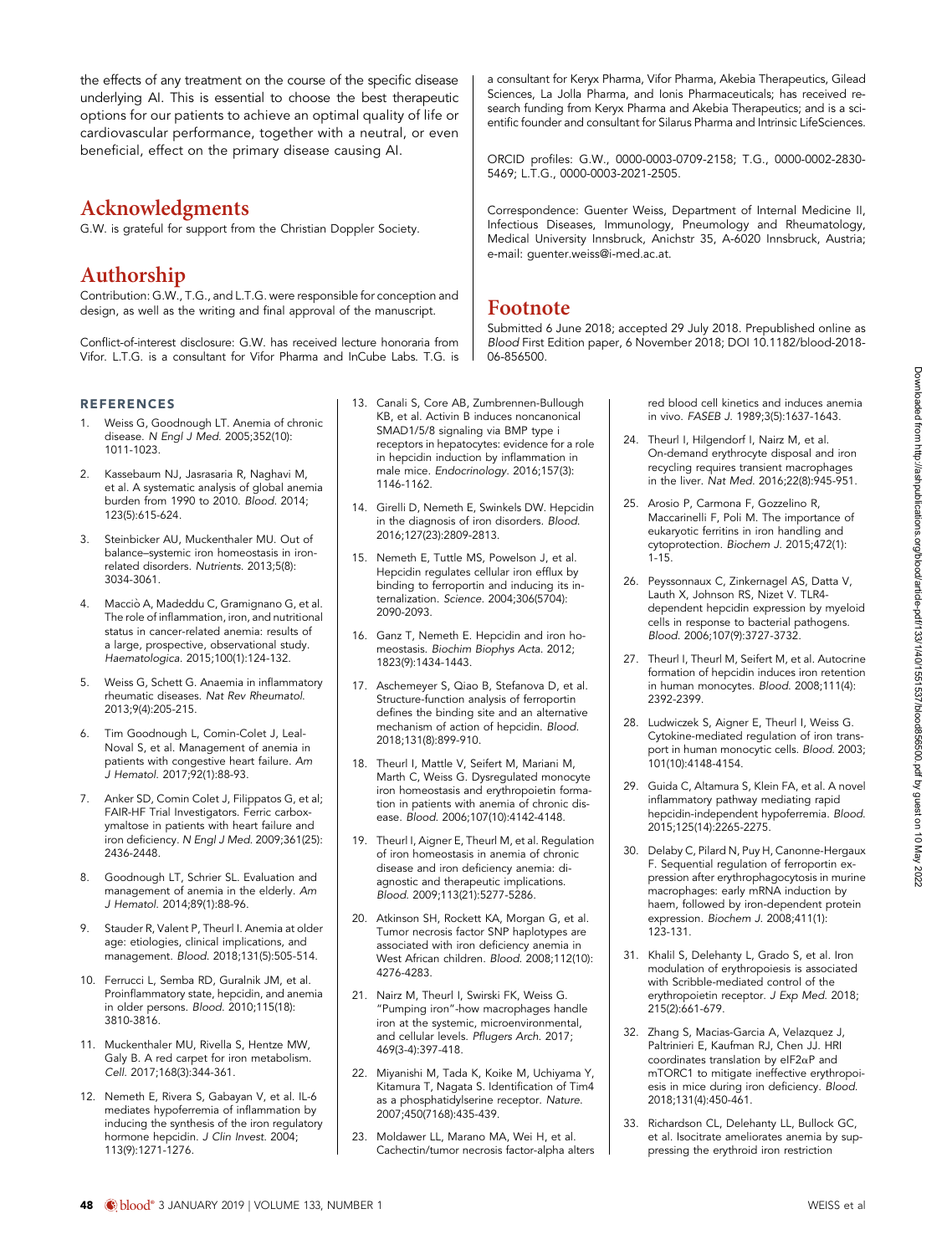response. J Clin Invest. 2013;123(8): 3614-3623.

- 34. Cazzola M, Ponchio L, de Benedetti F, et al. Defective iron supply for erythropoiesis and adequate endogenous erythropoietin production in the anemia associated with systemic-onset juvenile chronic arthritis. Blood. 1996;87(11):4824-4830.
- 35. La Ferla K, Reimann C, Jelkmann W, Hellwig-Bürgel T. Inhibition of erythropoietin gene expression signaling involves the transcription factors GATA-2 and NF-kappaB. FASEB J. 2002;16(13):1811-1813.
- 36. Jelkmann W. Regulation of erythropoietin production. J Physiol. 2011;589(Pt 6): 1251-1258.
- 37. Okonko DO, Marley SB, Anker SD, Poole-Wilson PA, Gordon MY. Erythropoietin resistance contributes to anaemia in chronic heart failure and relates to aberrant JAK-STAT signal transduction. Int J Cardiol. 2013; 164(3):359-364.
- 38. Nai A, Lidonnici MR, Rausa M, et al. The second transferrin receptor regulates red blood cell production in mice. Blood. 2015; 125(7):1170-1179.
- 39. Kautz L, Jung G, Valore EV, Rivella S, Nemeth E, Ganz T. Identification of erythroferrone as an erythroid regulator of iron metabolism. Nat Genet. 2014;46(7):678-684.
- 40. Sonnweber T, Nachbaur D, Schroll A, et al. Hypoxia induced downregulation of hepcidin is mediated by platelet derived growth factor BB. Gut. 2014;63(12):1951-1959.
- 41. Tanno T, Bhanu NV, Oneal PA, et al. High levels of GDF15 in thalassemia suppress expression of the iron regulatory protein hepcidin. Nat Med. 2007;13(9):1096-1101.
- 42. Silvestri L, Guillem F, Pagani A, et al. Molecular mechanisms of the defective hepcidin inhibition in TMPRSS6 mutations associated with iron-refractory iron deficiency anemia. Blood. 2009;113(22): 5605-5608.
- 43. Latour C, Wlodarczyk MF, Jung G, et al. Erythroferrone contributes to hepcidin repression in a mouse model of malarial anemia. Haematologica. 2017;102(1):60-68.
- 44. Dallalio G, Means RT Jr. Effects of oxidative stress on human erythroid colony formation: Modulation by gamma-interferon. J Lab Clin Med. 2003;141(6):395-400.
- 45. Taniguchi S, Dai CH, Price JO, Krantz SB. Interferon gamma downregulates stem cell factor and erythropoietin receptors but not insulin-like growth factor-I receptors in human erythroid colony-forming cells. Blood. 1997;90(6):2244-2252.
- 46. Libregts SF, Gutiérrez L, de Bruin AM, et al. Chronic IFN-g production in mice induces anemia by reducing erythrocyte life span and inhibiting erythropoiesis through an IRF-1/ PU.1 axis. Blood. 2011;118(9):2578-2588.
- 47. Mitlyng BL, Singh JA, Furne JK, Ruddy J, Levitt MD. Use of breath carbon monoxide measurements to assess erythrocyte survival in subjects with chronic diseases. Am J Hematol. 2006;81(6):432-438.
- 48. Docherty AB, Turgeon AF, Walsh TS. Best practice in critical care: anaemia in acute and critical illness. Transfus Med. 2018;28(2): 181-189.
- 49. Fretham SJ, Carlson ES, Georgieff MK. The role of iron in learning and memory. Adv Nutr. 2011;2(2):112-121.
- 50. Camaschella C. Iron-deficiency anemia. N Engl J Med. 2015;372(19):1832-1843.
- 51. Richardson DR, Lane DJ, Becker EM, et al. Mitochondrial iron trafficking and the integration of iron metabolism between the mitochondrion and cytosol. Proc Natl Acad Sci USA. 2010;107(24):10775-10782.
- 52. Oexle H, Gnaiger E, Weiss G. Irondependent changes in cellular energy metabolism: influence on citric acid cycle and oxidative phosphorylation. Biochim Biophys Acta. 1999;1413(3):99-107.
- 53. Sharma R, Stanek JR, Koch TL, Grooms L, O'Brien SH. Intravenous iron therapy in nonanemic iron-deficient menstruating adolescent females with fatigue. Am J Hematol. 2016;91(10):973-977.
- 54. Bacchetta J, Zaritsky JJ, Sea JL, et al. Suppression of iron-regulatory hepcidin by vitamin D. J Am Soc Nephrol. 2014;25(3): 564-572.
- 55. Perlstein TS, Pande R, Berliner N, Vanasse GJ. Prevalence of 25 hydroxyvitamin D deficiency in subgroups of elderly persons with anemia: association with anemia of inflammation. Blood. 2011; 117(10):2800-2806.
- 56. Knovich MA, Storey JA, Coffman LG, Torti SV, Torti FM. Ferritin for the clinician. Blood Rev. 2009;23(3):95-104.
- 57. Cohen LA, Gutierrez L, Weiss A, et al. Serum ferritin is derived primarily from macrophages through a nonclassical secretory pathway. Blood. 2010;116(9):1574-1584.
- 58. Thomas C, Thomas L. Anemia of chronic disease: pathophysiology and laboratory diagnosis. Lab Hematol. 2005;11(1):14-23.
- 59. Goodnough LT, Nemeth E, Ganz T. Detection, evaluation, and management of iron-restricted erythropoiesis. Blood. 2010; 116(23):4754-4761.
- 60. Goodnough LT. Iron deficiency syndromes and iron-restricted erythropoiesis (CME). Transfusion. 2012;52(7):1584-1592.
- 61. Bergamaschi G, Di Sabatino A, Corazza GR. Pathogenesis, diagnosis and treatment of anaemia in immune-mediated gastrointestinal disorders. Br J Haematol. In press.
- 62. Cappellini MD, Comin-Colet J, de Francisco A, et al; IRON CORE Group. Iron deficiency across chronic inflammatory conditions: international expert opinion on definition, diagnosis, and management. Am J Hematol. 2017;92(10):1068-1078.
- 63. Nielsen OH, Soendergaard C, Vikner ME, Weiss G. Rational management of irondeficiency anaemia in inflammatory bowel disease. Nutrients. 2018;10(1):E82.
- 64. Punnonen K, Irjala K, Rajamäki A. Serum transferrin receptor and its ratio to serum

ferritin in the diagnosis of iron deficiency. Blood. 1997;89(3):1052-1057.

- 65. van Santen S, de Mast Q, Oosting JD, van Ede A, Swinkels DW, van der Ven AJ. Hematologic parameters predicting a response to oral iron therapy in chronic inflammation. Haematologica. 2014;99(9): e171-e173.
- 66. Torino AB, Gilberti MF, da Costa E, de Lima GA, Grotto HZ. Evaluation of erythrocyte and reticulocyte parameters as indicative of iron deficiency in patients with anemia of chronic disease. Rev Bras Hematol Hemoter. 2015; 37(2):77-81.
- 67. Wish JB, Aronoff GR, Bacon BR, et al. Positive iron balance in chronic kidney disease: how much is too much and how to tell? Am J Nephrol. 2018;47(2):72-83.
- 68. Goodnough LT, Skikne B, Brugnara C. Erythropoietin, iron, and erythropoiesis. Blood. 2000;96(3):823-833.
- 69. Weiss G. Anemia of chronic disorders: new diagnostic tools and new treatment strategies. Semin Hematol. 2015;52(4):313-320.
- 70. Busti F, Campostrini N, Martinelli N, Girelli D. Iron deficiency in the elderly population, revisited in the hepcidin era. Front Pharmacol. 2014;5:83.
- 71. van Santen S, van Dongen-Lases EC, de Vegt F, et al. Hepcidin and hemoglobin content parameters in the diagnosis of iron deficiency in rheumatoid arthritis patients with anemia. Arthritis Rheum. 2011;63(12): 3672-3680.
- 72. Lasocki S, Millot S, Andrieu V, et al. Phlebotomies or erythropoietin injections allow mobilization of iron stores in a mouse model mimicking intensive care anemia. Crit Care Med. 2008;36(8):2388-2394.
- 73. Theurl I, Schroll A, Nairz M, et al. Pathways for the regulation of hepcidin expression in anemia of chronic disease and iron deficiency anemia in vivo. Haematologica. 2011;96(12):1761-1769.
- 74. Thomas C, Kobold U, Thomas L. Serum hepcidin-25 in comparison to biochemical markers and hematological indices for the differentiation of iron-restricted erythropoiesis. Clin Chem Lab Med. 2011;49(2): 207-213.
- 75. Bregman DB, Morris D, Koch TA, He A, Goodnough LT. Hepcidin levels predict nonresponsiveness to oral iron therapy in patients with iron deficiency anemia. Am J Hematol. 2013;88(2):97-101.
- 76. Soares MP, Weiss G. The iron age of hostmicrobe interactions. EMBO Rep. 2015; 16(11):1482-1500.
- 77. Ganz T, Nemeth E. Iron homeostasis in host defence and inflammation. Nat Rev Immunol. 2015;15(8):500-510.
- 78. Nairz M, Schleicher U, Schroll A, et al. Nitric oxide-mediated regulation of ferroportin-1 controls macrophage iron homeostasis and immune function in Salmonella infection. J Exp Med. 2013;210(5):855-873.
- 79. Stefanova D, Raychev A, Arezes J, et al. Endogenous hepcidin and its agonist mediate resistance to selected infections by